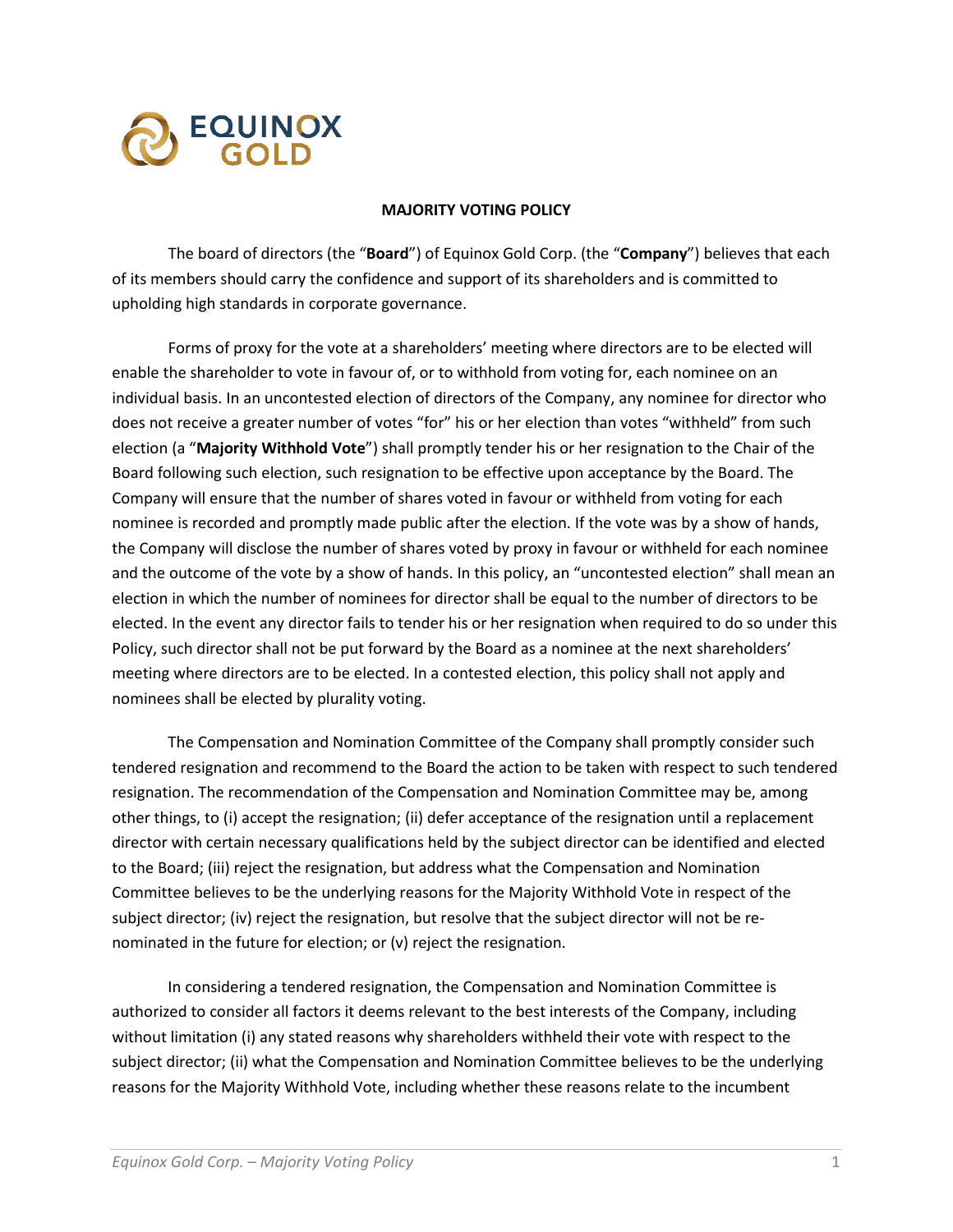director's performance as a director, whether these reasons relate to the Company or another company, and whether these reasons are curable and alternatives for effecting any cure; (iii) the percentage of outstanding shares represented by votes cast and withheld from voting on the election of the subject director; (iv) the tenure and qualifications of the director; (v) the director's past and expected future contributions to the Company; (vi) the other policies of the Company; (vii) the overall composition of the Board, including whether accepting the resignation would cause the Company to fail to meet any applicable securities laws and rules of federal and provincial securities commissions and the Toronto Stock Exchange (or any other exchange upon which securities of the Company are listed); and (viii) whether the resignation of the director could result in the triggering of change in control or similar provisions under any contract by which the Company is bound or any benefit plan of the Company and, if so, the potential impact thereof.

If any director who tenders his or her resignation pursuant to this policy is a member of the Compensation and Nomination Committee, he or she shall not participate in any portion of a meeting of that Committee in which it considers the decision to recommend to the Board whether his or her resignation shall be accepted. However, such director shall remain active and engaged in all other Compensation and Nomination Committee activities, deliberations and decisions during this Compensation and Nomination Committee process. If each member of the Compensation and Nomination Committee receives a Majority Withhold Vote at the same election, or if the Company does not have a properly constituted Compensation and Nomination Committee at the time that a resignation is tendered to the Chair of the Board in accordance with this policy, then the Board shall establish a committee composed of the independent directors who did not receive a Majority Withhold Vote to consider the resignation offers and recommend to the Board whether to accept them, provided that if fewer than two independent directors did not receive Majority Withhold Votes in the same election, the Board shall establish a committee composed of all independent directors to consider the resignation offers and recommend to the Board whether to accept them (any such committee established in accordance with this paragraph, together with the Compensation and Nomination Committee, collectively referred to as the "**Committee**" in this policy).

If the Committee recommends that the Board accept the tendered resignation, the Committee shall also recommend to the Board whether to fill the vacancy resulting from the resignation through an appointee of the Board or at the next annual meeting of shareholders or at a special meeting of shareholders, or to reduce the size of the Board at the next annual meeting of shareholders.

The Board shall act on the Committee's recommendation in respect of a resignation tendered pursuant to this policy within 90 days following the date of the applicable election. Absent exceptional circumstances, the Board will be expected to accept the resignation tendered pursuant to this policy, which will be effective on such date. Any director who tenders his or her resignation pursuant to this policy shall not participate in any portion of a meeting of the Board in which it considers whether his or her resignation shall be accepted. Following the Board's decision on the resignation, the Board shall promptly disclose, via press release, its decision whether to accept the director's resignation offer including the reasons for rejecting the resignation offer, if applicable, and shall provide a copy of such